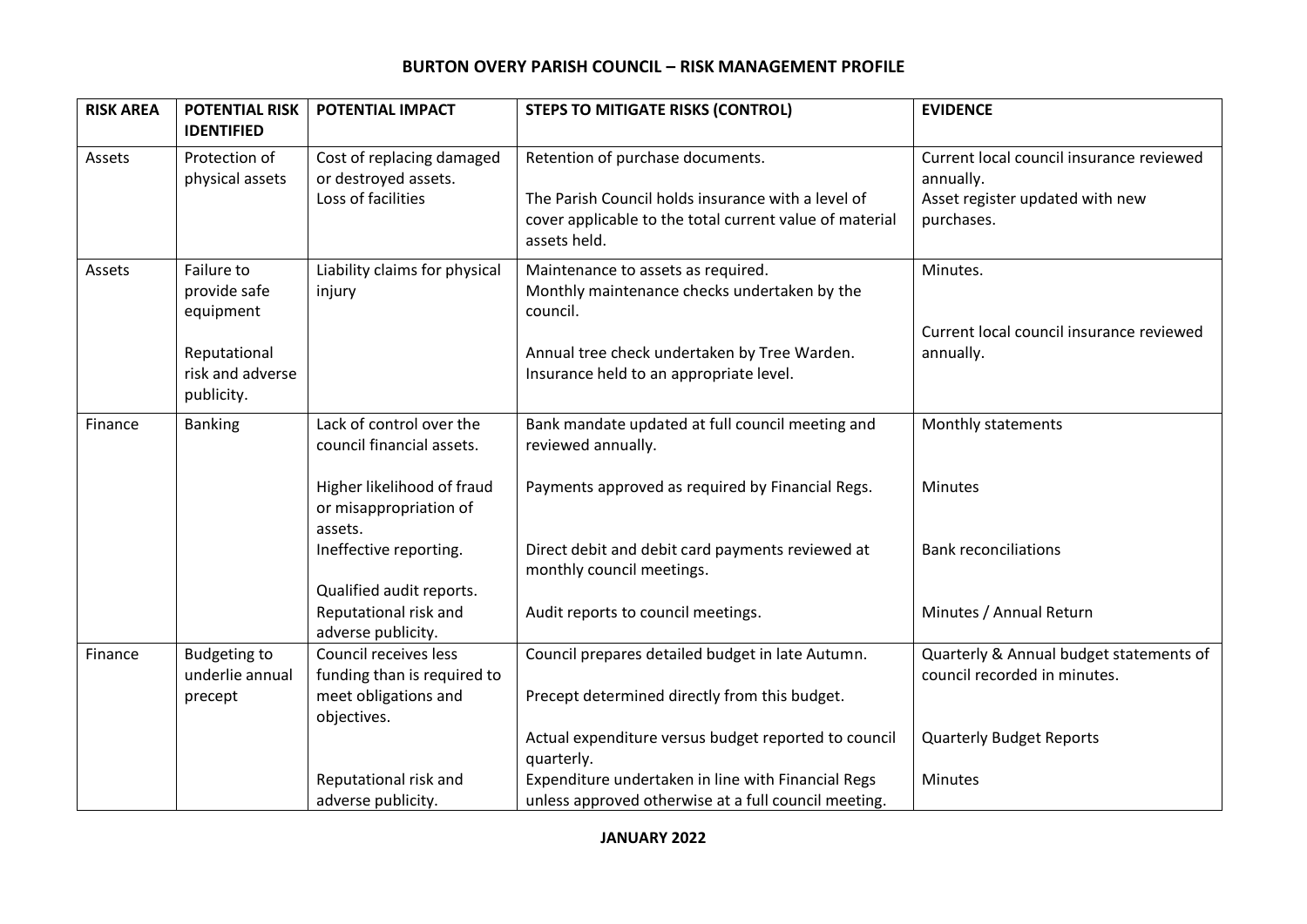| Finance | Financial    | Lack of control over the   | Invoices checked for accuracy by Clerk.                | <b>Financial Regulations and Standing</b> |
|---------|--------------|----------------------------|--------------------------------------------------------|-------------------------------------------|
|         | controls and | council assets.            |                                                        | Orders.                                   |
|         | records      |                            |                                                        |                                           |
|         |              | Higher likelihood of fraud | Two council signatories on cheques, cheque stubs and   | Monthly bank statements and bank          |
|         |              | or misappropriation of     | invoices. Duplicate authorisation for internet banking | reconciliation.                           |
|         |              | assets.                    | payments.                                              |                                           |
|         |              |                            | Financial Regs and Standing Orders reviewed annually.  | Payments record in Minutes.               |
|         |              | Ineffective reporting.     | Internal audit conducted annually and Certificate of   | Annual Return.                            |
|         |              |                            | Exemption from External Audit submitted.               |                                           |
|         |              | Qualified audit reports.   | Financial records kept in accordance with statutory    |                                           |
|         |              |                            | requirements.                                          |                                           |
|         |              | Reputational risk and      | Accounts ledgers kept in village hall for minimum of 7 |                                           |
|         |              | adverse publicity.         | years. Ledgers then forwarded to Records Office for    |                                           |
|         |              |                            | their safe keeping on indefinite loan.                 |                                           |
|         |              |                            | All expenditure to be made within the powers of a      |                                           |
|         |              |                            | Parish Council and all payments approved in            |                                           |
|         |              |                            | accordance with Financial Regs.                        |                                           |
|         |              |                            | Quarterly bank reconciliations approved by council.    |                                           |
|         |              |                            | Pin readers & Authentication cards to be held          |                                           |
|         |              |                            | securely.                                              |                                           |
|         |              |                            |                                                        |                                           |
|         |              |                            |                                                        |                                           |
|         |              |                            |                                                        |                                           |
|         |              |                            |                                                        |                                           |
|         |              |                            |                                                        |                                           |
|         |              |                            |                                                        |                                           |
|         |              |                            |                                                        |                                           |
|         |              |                            |                                                        |                                           |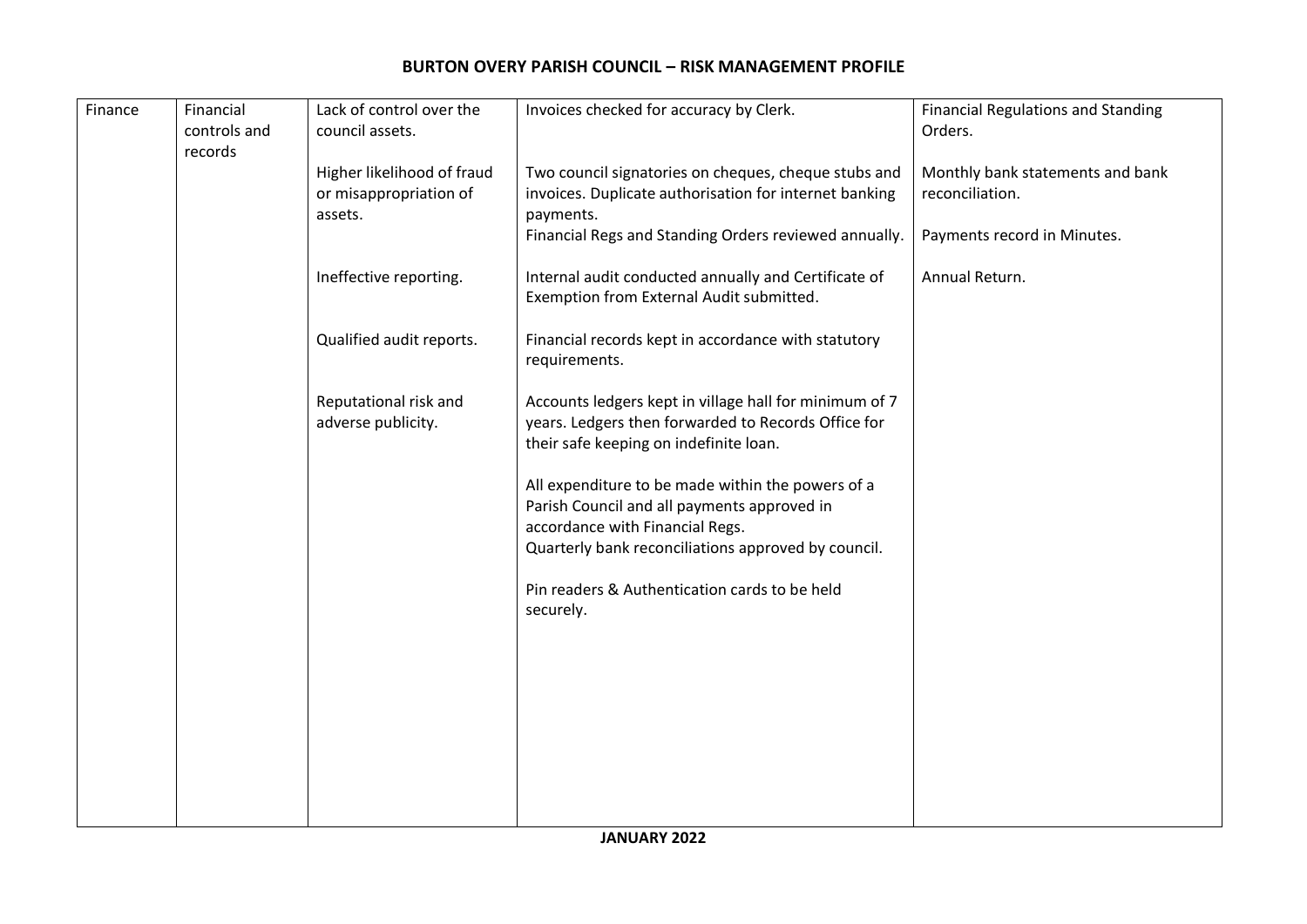| Finance                             | Risk of<br>consequential                                   | Loss of key data.                                        | Professionally managed cloud backup for computer<br>records                                                           | Computer files                                                       |
|-------------------------------------|------------------------------------------------------------|----------------------------------------------------------|-----------------------------------------------------------------------------------------------------------------------|----------------------------------------------------------------------|
|                                     | loss of income                                             | Adverse publicity for the<br>council or disclosure risk. | Paper records held by Clerk.                                                                                          | Hard copy records                                                    |
| Finance                             | Compliance<br>with HMRC<br>regulations                     | Lack of control over the<br>council assets.              | Each VAT item recorded in budget control ledger.                                                                      | VAT returns / Annual Return                                          |
|                                     |                                                            | Reputational risk and<br>adverse publicity.              | Submit VAT return at least annually.                                                                                  |                                                                      |
| Finance                             | Compliance<br>with                                         | Fines for late uploading<br>onto website or errors.      | Upload website data on or before appropriate dates.                                                                   | Website.                                                             |
|                                     | Transparency<br>Code                                       | Reputational risk and<br>adverse publicity.              |                                                                                                                       | Paper records held by Clerk's                                        |
| Finance                             | Cash receipts<br>from any sales<br>(e.g., Jubilee<br>mugs) | Lack of control over the<br>council assets.              | Cash receipt book to be signed by Clerk and Cllr<br>involved. Records to be kept.                                     | Receipts detailed on & retained with<br>bank statements.             |
| Employer<br>Liability               | Compliance<br>with                                         | Penalties &/or fines                                     | Membership of L&RALC, SLCC & ALCC.                                                                                    | Submission confirmations                                             |
|                                     | Employment<br>Law                                          | Reputational risk and<br>adverse publicity.              | Submit Auto Enrolment Declaration of Compliance on<br>or before appropriate date.                                     |                                                                      |
|                                     |                                                            |                                                          | Using BPT-RTI, submit payroll returns monthly on or<br>before appropriate date and the end of year return on<br>time. |                                                                      |
| The safety<br>of data on            | Data protection<br>breach                                  | Penalties &/or fines                                     | All council emails to be sent using webmail addresses.<br>Strong and different passwords to be used for device        | Personal Device Acceptable Use Policy,<br>Document Retention Policy, |
| Councillor's<br>personal<br>devices |                                                            | Reputational risk and<br>adverse publicity.              | and webmail access.<br>Device to have automatic locking if inactive for a<br>period of time.                          | Privacy Policy & Data Breach Policy                                  |